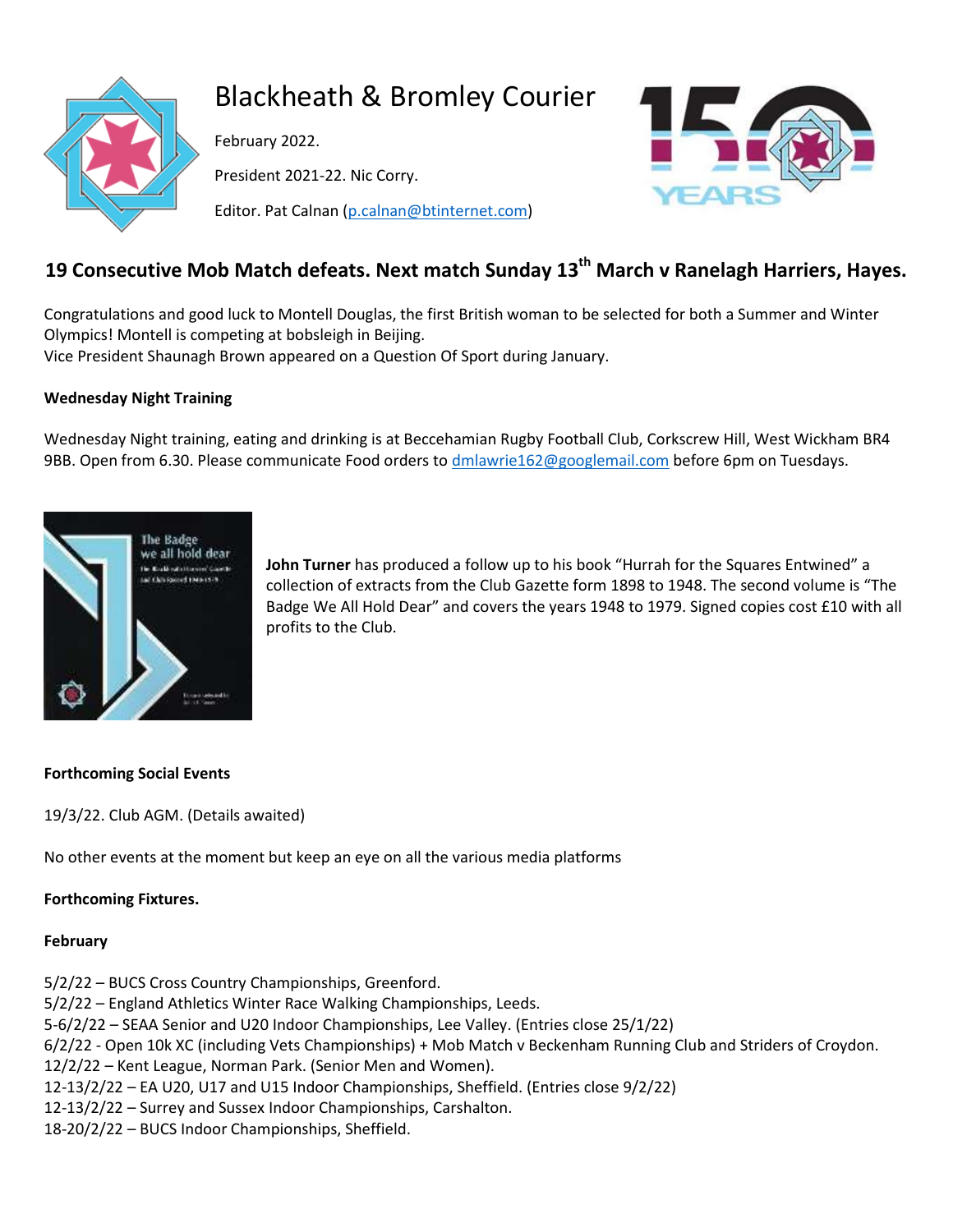25-27/2/22 - UK Athletics Indoor Championships, Birmingham 26/2/22 – ECCA National Cross Country Championships, Parliament Hill.

## **March**

12/3/22 – CAU Inter Counties, Loughborough 12/3/22 – BMAF Cross Country Championships, Tonbridge. 13/3/92 – Mob Match v Ranelagh Harriers. (The Warren, Hayes) 19/3/22 – ESSA Cross Country Championships, Paddock Wood. 19/3/22 – Closing 5 Mile Cross Country (Croydon RFC Clubhouse, 135 Addington Road) 19-20/3/22 – Kent Indoor Championships, Lee Valley. (Entries close 3/3/22) 27/3/22 – South Of England 12/6 stage road relays, Milton Keynes 27/3/22 – South Of England U17 & U15 5km road championships, Milton Keynes.

## **Southern Cross Country Championships.**

Prior to the 2022 Southern Cross Country Championships, Blackheath & Bromley had only won one set of team gold medals (the Under 15 Girls in 2014) since the two clubs merged in 2003. Only one other set of golds had been won this Century (Blackheath's senior men in 2000). Then in one day we win two more. Congratulations to our Under 15 Girls and Under 13 Boys.

It is no easy feat winning team golds. Blackheath Harriers first contested these Championships in 1884 and finished in third place. The race was for many years the most important cross country race of the year as the Club did not always contest the National because of the distance to some venues. It was only in the mid 1920s that the Club began to race the National each year.

Despite the importance placed on the Southerns, it would be over a hundred years before the Club enjoyed it's first set of gold medals in 1986, but the great support of the Club for these Championships for decades was undoubtedly an underlying factor in that success. The Club's best placing prior to this was second in 1948, when Sydney Wooderson won the race, and two of the members of the team, Jack Braughton and Alan Brent were at the Southern Supper to toast the team of 1986. Absent, however, was George Brooks who missed his first Southern in 40 years because of the snowy weather. Conversely, the Club won the very first Under 13 Boys race in 1996 and they were presented with the George Brooks Memorial Trophy, named after the father of our Vice President Gordon Brooks and grandfather of Past President Nick Brooks. (George was the Club's first finisher at the Southerns 1936)

Andy Frankish is another who shown his longevity at these Championships. As well as finishing 113<sup>th</sup> in the Senior Mens race in 1976, he coached Karyn O'Mahoney of the Bromley Ladies winning under 13s team in 1986 and also Megan Slattery from our 2022 winning Under 15 girls team. He also coached Tanya Blake when Bromley Ladies won the Senior Womens title in 1993, and some of the boys in the winning teams of the 1990s.

Our Southern team victories are detailed below, and as every year goes by the achievements of our Senior Mens squad of the 1990s looks better and better. After pipping Shaftesbury Barnet by a single point in 1993 they won the title for seven of the next eight years including the simply sensational 6 in 16 in 1995. No athlete was in each of the seven winning teams, but, Dave Taylor has six team golds with Darrell Smith (now a Kent selector) and Spencer Newport on five. Spencer was seventh man home in 1994 in 69<sup>th</sup> but was then first man home in the National in 8<sup>th</sup> place to lead the Club to it's first ever National title. Dave and Spencer have both finished  $1<sup>st</sup>$ ,  $2<sup>nd</sup>$  and  $3<sup>rd</sup>$  in these Championships. Heady times.

But back to this year. Well done again to the Under 15 Girls and Under 13 Boys teams. Each athlete is an inspiration in all sorts of ways. Most importantly to their team mates. Way back in 1997 in the under 17 mens race, Peter Tucker was our ninth finisher but he would go on to run 2.23 for the marathon and gain an International vest.

Mick Hamlin, coach to a number of our athletes in the 80s and 90s, would always say that, when someone started training seriously, they wouldn't necessarily get to where they wanted to go but they would get **somewhere**. So someone like Montell Douglas might start her Athletics career as a high jumper but become a National record holder for the 100 metres and go to a Summer and Winter Olympics; and Shaunagh Brown might win an Under 13 County shot put title but throw the Hammer at the Commonwealth Games and become an International rugby player.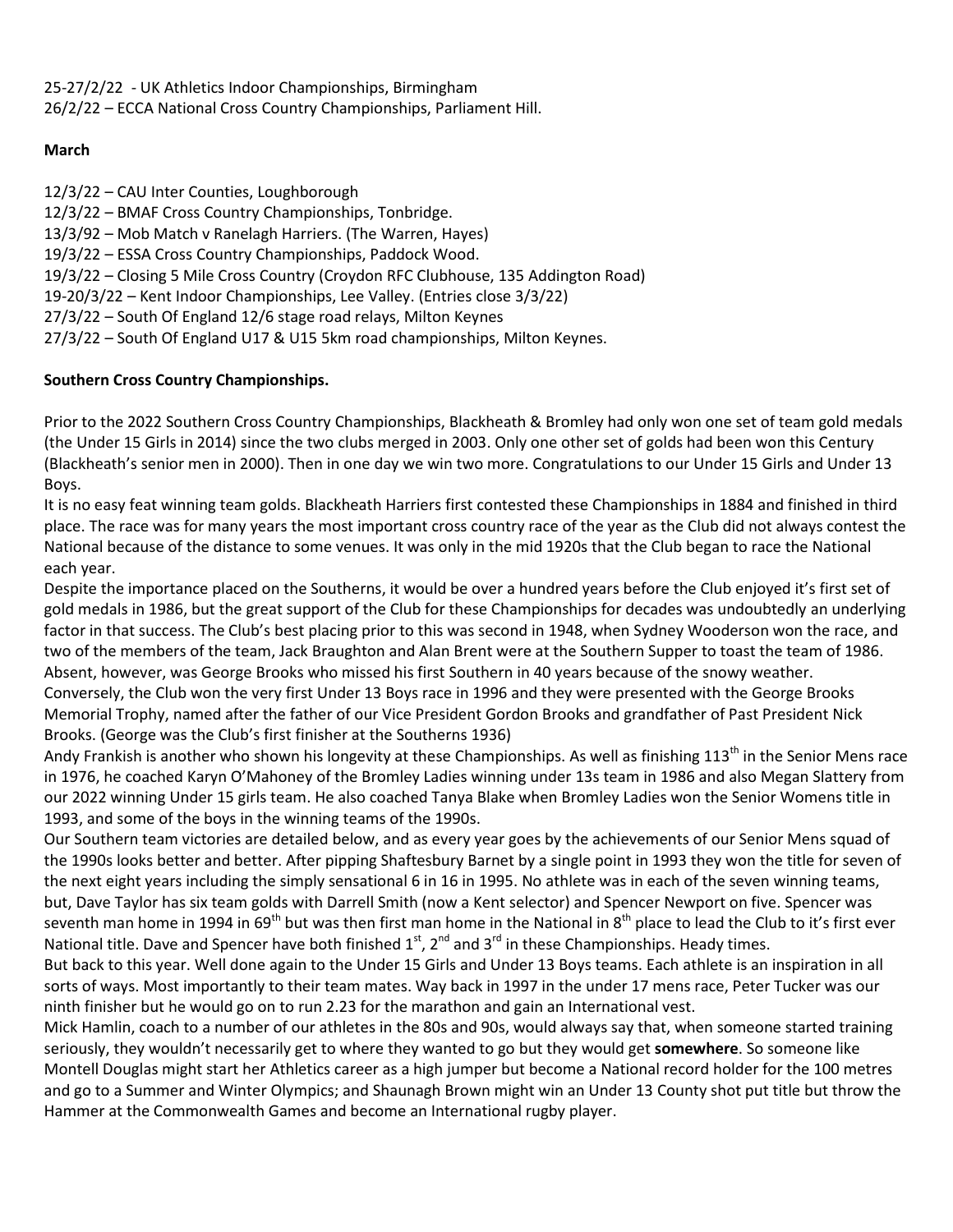#### **Senior Men**

1986. Brighton. 1<sup>st</sup>. Blackheath Harriers. 207 pts. 12. Bill Foster, 16. Tim Nash, 30. Jerry Barton, 35. Bill O'Donnell, 40. Richard Coles, 74. Pat Calnan. 1993. Maidstone. 1<sup>st</sup>. Blackheath Harriers. 122 pts. 7. Darrell Smith, 13. James Harrison, 14. Spencer Newport, 22. Dave Taylor, 24. Andrew Hollens, 42. Alan Guilder. 1994. Parliament Hill. 1<sup>st</sup>. Blackheath Harriers. 117 pts. 5. Darrell Smith, 13. James Harrison, 15. Dave Taylor, 26. Mark Colpus, 27. Alan Guilder, 31. Jerry Barton. 1995. Parliament Hill. 1<sup>st</sup>. Blackheath Harriers. 44 pts. 2. Spencer Newport, 3. Tim Dickinson, 5. Darrell Smith, 7. Phil Hogston, 11. Dave Taylor, 16. Paddy Brice 1996. Parliament Hill. 1<sup>st</sup>. Blackheath Harriers. 113 pts. 1. Tim Dickinson, 3. Spencer Newport, 13. Mark Steinle, 18. Darrell Smith, 33. Paddy Brice, 45. Phil Hogston. 1998. Parliament Hill. 1<sup>st</sup>. Blackheath Harriers. 109 pts. 3. Spencer Newport, 4. Dave Taylor, 13. Darrell Smith, 15. Bill Foster, 28. Dave Heath, 46. Liam Bulson. 1999. Parliament Hill. 1<sup>st</sup>. Blackheath Harriers. 190 pts. 1. Mark Steinle, 8. Spencer Newport, 10. Dave Taylor, 40. Jeremy Bradley, 51. Roy Smith, 80. Giles Clifford. 2000. Parliament Hill. 1<sup>st</sup>. Blackheath Harriers. 212 pts. 1. Dave Taylor, 5. Andy Arrand, 12. Joe Mills, 51. Jeremy Bradley, 58. Roy Smith, 85. Giles Clifford.

#### **Senior Women**

1993. Bedford. 1<sup>st</sup>. Bromley Ladies. 80pts. 1. Gillian Stacey, 3. Julie Stacey, 11. Tanya Blake, 65. Lisa Thompson.

#### **Under 17 Men**

1997. Parliament Hill. 1<sup>st</sup>. Blackheath Harriers. 51 pts. 6. David Farnham, 13. Dan Ayrton, 15. Steve Holmes, 17. Mike Skinner.

1998. Parliament Hill. 1<sup>st</sup>. Blackheath Harriers. 63 pts. 7. Lee Cooper, 12. Steve Holmes, 16. David Baker, 28. Russell Bentley.

#### **Under 15 Boys**

1996. Parliament Hill. 1<sup>st</sup>. Blackheath Harriers. 59 pts. 5. Steve Holmes, 6. Abdi Madar, 23. Kieran Farrelly, 25. John Baker. 1997. Parliament Hill. 1<sup>st</sup>. Blackheath Harriers. 105 pts. 5. Matt Hill, 13. Abdi Madar, 29. Daniel Moore, 58. Stuart Simmons.

#### **Under 15 Girls**

2014. Parliament Hill. 1<sup>st</sup>. Blackheath & Bromley Harriers AC. 29 pts. 4. Jessica Keene, 6. Kelsey Fuss, 8. Naomi Kingston, 11. Yasmin Austridge.

2022. Beckenham Place Park. 1<sup>st</sup>. Blackheath & Bromley Harriers AC. 73 pts. 6. Megan Slattery 15.25,7. Megan Barlow 15.26, 24. Lydia Witcombe 15.56, 36. Amber Cockburn 16.11

#### **Under 13 Boys**

1996. Parliament Hill. 1<sup>st</sup>. Blackheath Harriers. 80 pts. 2. Matt Hill, 4. Will Bolton, 21. Edward Hampton, 53. James Proctor. 2022. Beckenham Place Park. 1st. Blackheath & Bromley Harriers AC. 65pts. 2. Lucas Elmqvist 10.36, 7. Joseph Scanes 11.02, 26. Joseph Hill 11.38, 30. James Shaw 11.40.

## **Under 13 Girls**

1986. Peterborough. 1st. Bromley Ladies. 56 pts. 4. Gillian Stacey, 5. Julie Stacey, 10. Karyn O Mahoney, 37. Gillian Wheeler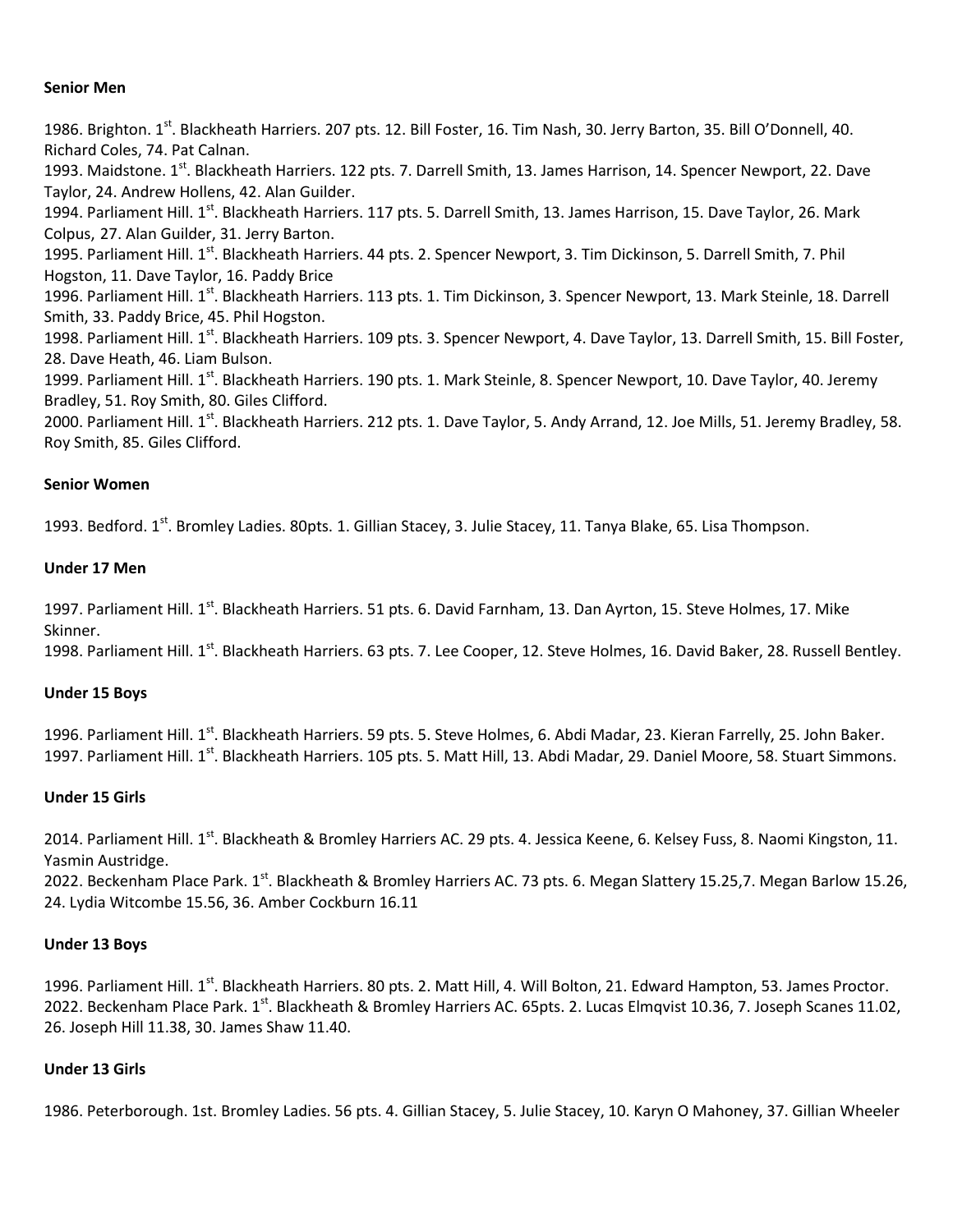## **Results.**

The results for January reflect the increasing number of our athletes who choose to study in the United States. It's around 20 including second claim members, mostly women. So from Pontefract to Peckham, from Nashville to Northallerton, from Lexington to Lee Valley, from Brands Hatch to Beckenham, from….

## **11/12/22**

**Fastrack Season Opener, Houston, TX, USA.** Women. 3000. 1. Yasmin Austridge 10.07.40. **1/1/22**

**Parkruns. Banstead Woods**. 86. Sally Smith 28.57. **Bedfont Lakes**. 23. James Perry 22.28. **Bromley**. 1. Micah Evans 16.29, 2. Martin Richardson 16.31, 3. Thomas Sugden 17.00, 9. Hannah Clark 17.56 (1st woman), 14. Simon Harris 18.40, 31. Tim Ayres 20.46, 32. Richard Byford 20.49, 51. Kyla Dervish 21.33, 59. Andy Tucker 21.46, 90. Elizabeth Regan 22.55, 94. Rowan Pearson 23.07, 101. Islay Pearson 23.21, 125. Ian Montgomery 24.29, 127. Damian Hayes 24.30, 139. Tammy Falshaw 24.52, 245. Jackie Montgomery 28.56, 348. Mick Keene 33.21. **Bexley**. 4. Darren Corneille 18.45, 19. Nick Barber 22.46, 46. George Collins 24.49, 77. Chris Pike 26.38. **Beckenham Place park**. 4. Clayton Aves 19.04, 54. David Beadle 24.31, 65. Iain Swatton 25.01, 124. Zoe Kingsmell 29.04, 182. Anthony Pontifex 34.13. **Camperdown, Dundee**. 12. Isla Spink 21.07 (1st woman). **Hoblingwell**. 1. Roger Vilardell 18.37. **Dulwich**. 38. Steve Evenden 19.28. **Burgess**. 40. James Morris 22.22. **Tonbridge**. 60. Mark Ellison 24.02, 136. Anne Cilia 28.02. **Whinlatter Forest**. 64. Andrew Riches 33.57. **Exmouth**. 103. Bob Minting 23.53. **Bethlem Royal Hospital**. 7. Mike Simms 25.01. **Land's End**. 2. Robert Perry 18.16, 12. Adrian Perry 22.48. **Sutcliffe**. 21. Barry Wetherilt 23.24. **Swanley**. 9. Austin Adams 21.56.

## **2/1/22.**

**Lee Valley New Year Open**. 60. R3. 6. Michael Uzozie (U20M) 7.29. R14. 4. Chanelle Cole (U23W) 8.07. 200. R2. 2. Michael Uzozie (U20M) 23.01. R14. 2. Zakia Mossi (U20W) 27.73. 300. R4. 1. Zakia Mossi (U20W) 43.16. R6. 5. Charlotte Hosp (U17W) 49.91. 400. R2. 3. Prince Reid (U23M) 52.24. R7. 3. Chanelle Cole (U23W) 61.93. 800. R5. 1. Matthew Smith (U20M) 2.00.01. R9. 8. Megan Barlow (U15G) 2.26.10. R11. 3. Liberty Whyte (U17W) 2.23.81. R12. 2. Kara Bryan (U13G) 2.37.19. R13. 6. Samuel Barlow (U15B) 2.49.45.

**Kent Fitness League, Birchington**. 11. David Adams 37.37.

## **8/1/22**

**Kent Cross Country Championships, Brands Hatch. Senior Men.** 23. Micah Evans 46.17, 30. Alex Gibbins 47.02, 31. Tom Desborough 47.04, 37. Roger Vilardell 47.41, 40. Dan Kennedy 47.50, 46. Graeme Lugar 48.37, 55. Darren Corneille 49.39, 90. Simon Harris 52.43, 97. Gregory Firth 53.07, 137. Roger Beswick 56.59, 138. Jason Meers 57.02, 142. Blair Wilson 57.42, 150. Chris Tuck 58.30, 172. Richard Byford 62.18. Teams. 6 to score. 4. B&B 207. 12 to score. 4. B&B 866. **Senior Women.**  10. Carole Coulon 36.37, 15. Zoe White 37.51, 27. Amy Leach 39.48, 69. Amber Reed 45.02. Teams. 4. B&B 52. **Under 20 Men.** 6. Tom Brash 21.19, 20. Frederick Georgiou 25.31. **Under 20 Women.** 2. Ailbhe Barnes 24.56, 4. Morgan Squibb 25.17. **Under 17 Men.** 11. Miles Brown 22.51, 13. Thomas Sugden 23.11, 16. Ted Marston 23.22, 18. George Shaw 23.29, 20. Arthur Starvis 23.46. Teams. 2. B&B 58. **Under 17 Women.** 1. Hannah Clark 24.38,7. Lily Meers 26.05, 10. Liberty Whyte 26.14, 11. Cameron Kelly Gordon 26.18, 14. Carys Firth 26.45, 16. Olivia Mageee Brown 27.13. Teams. 2. B&B 18. **Under 15 Boys.** 7. Alexander Middleton 16.47, 8. Jasper Brooks 17.02, 13. Mark Constable 17.24, 22. Harry Fage 18.16, 28. Hendri Verster 18.44. Teams. 3. B&B 50. **Under 15 Girls.** 3. Megan Slattery 18.11, 9. Megan Barlow 19.07, 12. Isla Spink 19.18, 13. Amber Cockburn 19.25, 18. Amie Gould 20.03, 24. Jessica Kelly 20.29, 25. Francesca Middleton 20.41, 27. Kyla Dervish 20.44, 38. Emily Deveney 21.57, 39. Islay Pearson 22.24. Teams. 2. B&B 24. **Under 13 Boys.** 1. Lucas Elmqvist 10.55, 3. Joseph Scanes 11.10, 13. James Shaw 12.08, 15. Matias Caceres 12.15, 18. Alfie Whitelock 12.27, 26. Benjamin O'Grady 12.48, 38. Sam Barlow 13.17, 49. Heath Griffin 13.48, 53. Oscar Pickering 14.03, 57. Oliver Ward 14.23, 60. Isaac Evans 14.30. Teams. 1. B&B 32. **Under 13 Girls.** 4. Niamh Stanley 12.29, 6. Luciana Smith 12.37, 7. Isabel Pauling 12.37, 10. Sophie Fleming 12.54, 14. Charlotte Bloodworth 13.26, 15. Lily Bridgeman 13.30, 16. Beth Regan 13.31, 17. Leah Kyriacou 13.34, 18. Rowan Pearson 13.37, 19. Lydia Marston 13.39, 22. Angelina Mernaka 13.53, 23. Sophie Tran 13.53, 37. Abbie Lee 14.39, 39. Caitlin Hough 14.52. Teams. 1. B&B 17.

**Essex Cross Country Championships, Basildon. Senior Men**. 20. Lewis Harknett\* 34.51.

**Middlesex Cross Country Championships, Greenford. Under 17 Women**. 1. Lara Mannes (U17W) 26.20. **Under 13 Girls**. 6. Naimah Mossi 13.44, 9. Hissan Al Faisal 14.08.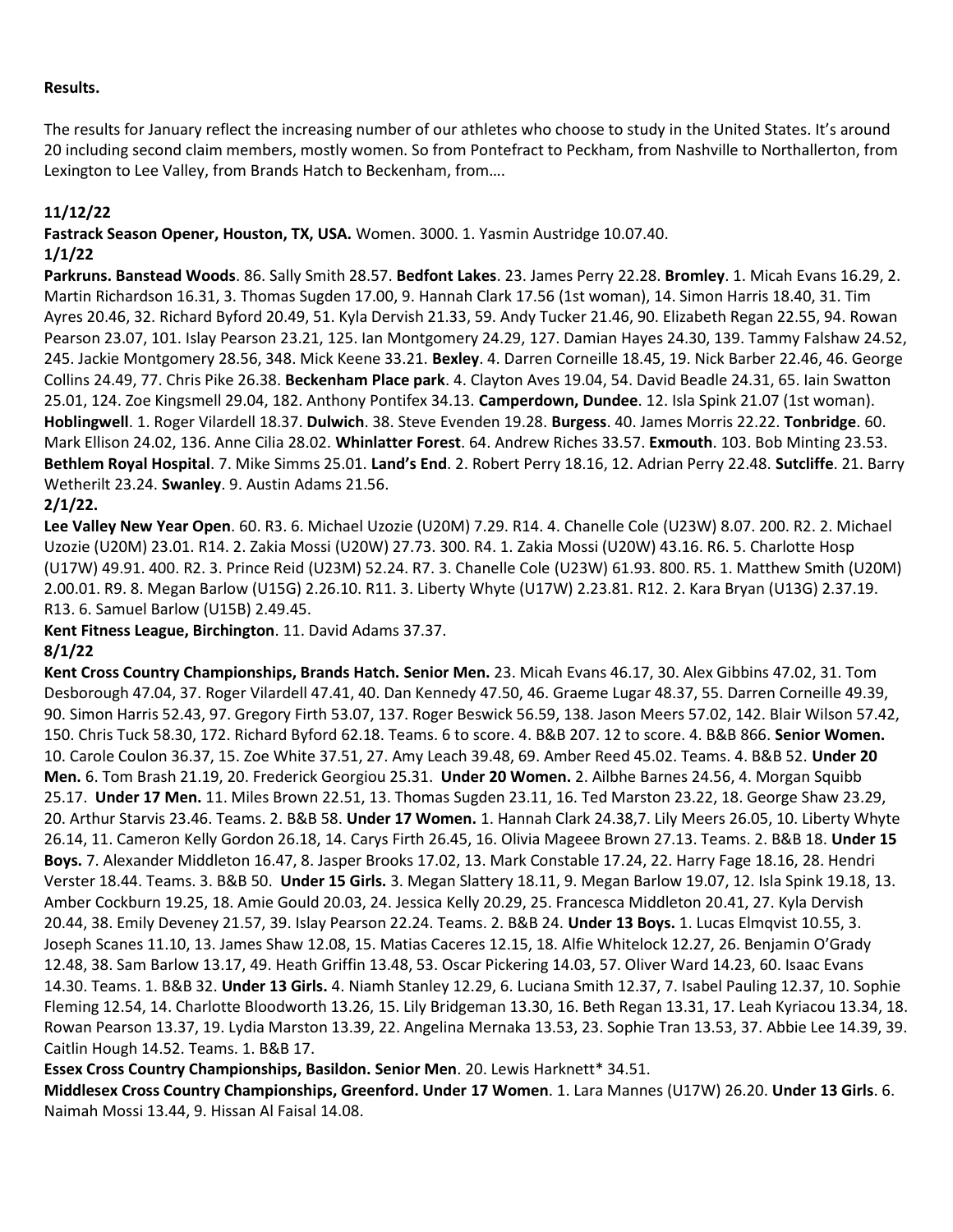**Yorkshire Cross Country Championships, Kiveton Park. Senior Men**. 5. Graham Rush\* 30.45. **Senior Women**. 6. Jennifer Walsh\* 26.56

**11th South London Athletics Network Early Season Open**. 60. Rnd1. Rce1. 2. Brandon Murray 6.87, 3. Tremayne Gilling 6.92. 1.2. 2. Rhys Francis 7.05. 1.7. 1. Prince Reid 7.65. 1.9. 4. Makai Sabido – Rodney (U15B) 7.94. 1.12. 3. Indiana Marshall (U17W) 8.14. 2.1. 2. Brandon Murray 6.88, 6. Tremayne Gilling 7.10. 2.2. 4. Rhys Francis 7.11. 2.6. 4. Prince Reid 7.79. 2.11. 4. Makai Sabido Rodney (U15B) 8.00. 2.13. 2. Indiana Marshall (U17W) 8.12. LJ. B. 4. Daisy Snell 5.31, 6. Indiana Marshall (U7W) 5.00. PV. A. 2. Charlie Platt (U15B) 3.10, 5. Roger Platt (M50) 2.80. B. 6. Sophie Dowson 3.80, 7=. Oscar Witcombe (U17M) 3.60.

**Phoenix Invitational, Chicago, IL, USA. Men**. 60. 5. Myles Xavier 7.37. Ht1. 1. Myles Xavier 7.06.

**Parkruns. Roundshaw Downs**. 61. Sally Smith 30.52. **Bromley**. 4. David Adams 18.01, 5. Alex Leggatt 18.04, 8. Joseph Georgiadis 18.34, 17. Steve Evenden 19.31, 23. Rod Harrington 19.56, 82. Damian Hayes 23.04, 88. James Unwin 23.12, 114. Andy Tucker 24.05, 116. Ian Montgomery 24.09, 291. Jackie Montgomery 28.41, 352. Mick Keene 30.56. **Bexley.** 64. Chris Pike 26.33. **Beckenham Place park**. 1. Clayton Aves 19.13, 24. Charlie Hay 22.05, 25. Nick Barber 22.15, 62. David Beadle 24.27, 85. Nigel Wood 26.08, 136. Iain Swatton 29.36. **Eden Project**. 12. Robert Perry 19.41, 35. Adrian Perry 23.16. **Hoblingwell**. 39. Kate Garrett 32.32. **Orpington**. 28. Dave Leal 26.37, 74. Karen Desborough 34.35. **Peckham Rye**. 96. John Turner 24.51, 256. Maz Turner 36.28. **Exmouth**. 64. Bob Minting 24.18. **Clapham Common**. 115. James Morris 22.52. **Bethlem Royal Hospital**. 4. Jennie Butler 21.38 (1st woman), 9. Steve Pairman 23.39, 18. Mike Simms 26.40. **Sutcliffe.** 16. Austin Adams 20.27, 64. Barry Wetherilt 24.51, 66. George Collins 25.02, 100. Zoe Kingsmell 27.38. **Swanley.** 25. Anne Cilia 28.20.

## **8-9/1/22**

**EA Combined Events Championships, Sheffield. Heptathlon. Senior Men**. 7. Theo Adesina (2<sup>nd</sup> U23). 4642 (60 – 7.21, 1000 - $3.08.79$ ,  $60H - 8.85$ ,  $HJ - 1.91$ ,  $PV - 3.33$ ,  $LI - 6.58$ ,  $SP - 11.82$ ).

**9/1/22**

**10km Valencia Ibercaja, ESP**. 37. Phil Sesemann 28.58\*, 310. Stephanie Davis\* 32.58.

**Cross Internacional Juan Muguerza, Elgoibar, ESP. Women**. 11. Pippa Woolven 28.28.

**BMC Sheffield Grand Prix. Men**. 800. A. 4. Angus Harrington 1.55.17. **Women**. 800. A. 3. Amarisa Sibley 2.10.03. **Be Fit Today Track Academy, Lee Valley. Men**. 60. R1. R.5. 1. Clayton Jacinto (U20M) 7.20. R2. R9. 6. Clayton Jacinto (U20M) 7.24. 200. R2. 4. Nathan Firla (U17M) 23.91. 300. R2. 3. Christopher Barrett (U17M) 39.74. R3. 2. Adam Islam Medeaux (U20M) 36.98. R4. 4. James Naylor 38.84. 800. R2. 8. Ian Firla (M50) 2.18.56. LJ. D. 5. Nathan Firla (U17M) 5.21. Women. 60. R1. R8. 1. Tyra Khambai Annan (U20W) 7.63. R13. 4. Helen Godsell (W65) 9.18. R2. R3. 6. Helen Godsell (W65) 9.14. R11. 6. Tyra Khambai Annan 7.73. 200. R8. 3. Helen Godsell (W65) 31.25. R9. 2. Daisy Snell (U17W) 26.39. 300. R1. 5. Alyssa Firla (U15G) 44.86. R4. 1. Chanelle Cole (U23W) 42.70. 600. 3. Kara Bryan (U13G) 1.46.96. 800. 1. Liberty Whyte (U17W) 2.24.59. 60H. R1. 3. Zoe Austridge (U23W) 9.25. R2. 3. Zoe Austridge (U23W) 9.14. LJ. B. 2. Qi Chi Ukpai 5.01. **Under 15 Girls**. 60H. R1. R3. 2. Alyssa Firla 9.81. R2. R3. 6. Alyssa Firla 12.51. **Under 13 Boys**. 60H. R1. 1. Jamie Ellerton 10.04. R2. 1. Jamie Ellerton 10.07.

**14/1/22**

**LSU Purple Tiger, Baton Rouge, LA, USA. Women.** 60. Ht3. 3. Amber Anning\*7.50. Mile. R1. 1. Katy Ann McDonald 4.48.70. **Virginia Tech Invitational, Blacksburg, VA, USA. Women**. HJ. 1. Rebecca Hawkins\* 1.76. **14-15/1/22**

**Ted Nelson Invitational, College Station, Texas, USA. Men**. Mile. R2. 2. Lewis Mills 4.15.04. **Women**. 60. Ht4. DQ. Funminiyi Olajide\*. LJ. B. 6. Funminiyi Olajide\* 5.87.

**14-15/1/22**

**Potts Invitational, Boulder, CO, USA. Men**. 800. 1. Joe Rogers 1.53.54.

**15/1/22**

**Commodore Challenge, Nashville, USA.** SP. 1. Divine Oladipo 17.92.

**Loughborough Open. Senior Men**. 60H. A. 1. Ethan Akanni\* 8.01. Ht1. 1. Ethan Akanni 8.00. HJ. C. 5. Kelechi Aguocha 2.07. Senior Women. A. 3. Anastasia Davies 8.44. C. 1. Zoe Austridge 9.12. Ht1. 3. Annie Davies 8.43. Ht3. 3. Zoe Austridge 9.19. TJ. A. 2. Karina Harris 11.32. PV. A. 8. Holly Platt 2.85.

**Start Fitness Metropolitan League, Wormwood Scrubs. Senior Women.** 15. Carole Coulon 31.32.

**Navy v Princeton, Annapolis, MD, USA. Women**. 200. Rnd4. 1. Isabella Hilditch 24.46. 60H. R2. 1. Isabella Hilditch 8.53. **Washburn Rust Buster, Topeka, KS, USA. Women**. 400. Rnd4. 1. Elizabeth Ibidunni 60.60.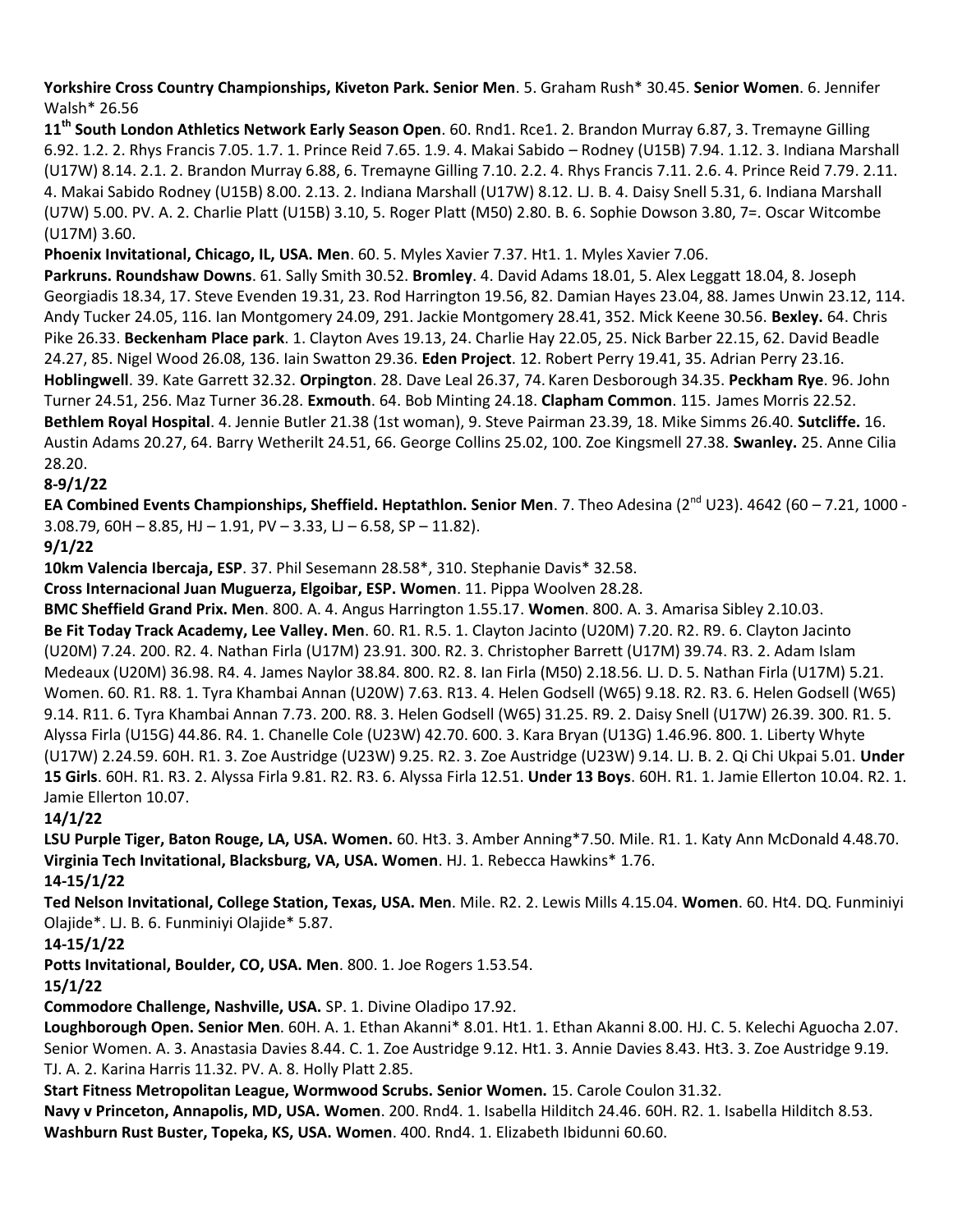## **URI Sorlien Memorial Invitational, South Kingston, RI, USA. Women**. PV. 4=. Lois Warden 3.35.

## **VMI Team Challenge, Lexington, VA, USA. Women**. 200. Holly Mpassy 25.36.

**Parkruns. Bromley**. 1. Micah Evans 16.39, 2. Thomas Sugden 16.45, 3. Ted Marston 16.48, 10. Megan Slattery 17.45, 12. Morgan Squibb 17.50, 18. Roger Beswick 18.38, 24. Tim Ayres 19.14, 107. Damian Hayes 22.32, 111. Lydia Marston 22.42, 134. James Unwin 23.23, 152. Andre Verster 23.43, 171. Freya Pearson 24.14, 172. Ashley Pearson 24.14, 320. Mick Keene 27.58, 326. Graham Coates 28.01, 330. Sally Smith 28.12, 343. Jackie Montgomery 28.30, 344. Ian Montgomery 28.32. **Bexley**. 3. Darren Corneille 18.38. **Eastbourne**. 2. David Adams 18.11. **Greenwich**. 5. Ailbhe Barnes 20.08 (1st woman), 7. Austin Adams 21.02, 11. Nick Barber 22.18. **Beckenham Place park**. 2. Clayton Aves 19.02, 21. Rod Harrington 21.47, 46. David Beadle 23.49, 153. Charlie Hay 29.03, 165. Zoe Kingsmell 29.40. **Bournemouth**. 184. Peter Hamilton 26.20. **Hoblingwell**. 39. Kate Garrett 32.17. **Orpington**. 1. Graeme Lugar 18.47, 9. Cameron Kelly-Gordon 21.01 (1st woman), 37. Carys Firth 24.38, 140. Karen Desborough 34.54. **Tonbridge**. 106. Mark Ellison 24.18. **Peckham Rye**. 39. James Morris 21.34, 279. Maz Turner 34.33. **Northallerton**. 23. Nick Swatton 26.15. **Lullingstone**. 12. Luciana Smith 23.54 (1st woman). **Exmouth**. 80. Bob Minting 23.27. **Clapham Common**. 264. James Cunningham 25.29. **Dinton Pastures**. 15. Robert Perry 22.31, 16. Adrian Perry 22.31. **Bethlem Royal Hospital**. 13. Mike Simms 24.26. **Sutcliffe**. 31. Steven Pairman 21.22, 136. Julia Pairman 28.54.

## **15-16/1/22**

**Southern U17, U15 and U13 Indoor Championships, Lee Valley. Under 17 Men**. 60. Ht1. 6. Marley Byfield 7.75. 200. SF1. 5. James Lawson 24.68. Ht2. 5. Marley Byfield 25.19. Ht3. 2. James Lawson 24.46. PV. 2. Oscar Witcombe 3.60, 4. Finn Kitteridge 3.20. **Under 17 Women**. 60. SF2. 6. Indiana Marshall 8.02. Ht1. 2. Indiana Marshall 8.16. 60H. 2. Jodie Self\* 8.70. SF1. 1. Jodie Self\* 8.74. Ht1. Jodie Self 8.95. LJ. 3. Daisy Snell 5.42, 6. Emily Algeo 5.00, 9. Indiana Marshall 4.77. Qualifying B. 2. Daisy Snell 5.40, 4. Indiana Marshall 5.02, 6. Emily Algeo 4.73. TJ. 5. Emily Algeo 10.41. **Under 15 Boys**. 800. 6. Joshua Dako 2.39.88. 60H. 4. Joshua Dako 10.11. HJ. 3. Joshua Dako 1.53. LJ. 3. Joshua Dako 4.85. PV. 2. Charlie Platt 3.10. SP. 4. Joshua Dako 6.74. **Under 15 Girls**. 300. Ht1. 1. Alyssa Firla 43.03. 60H. 5. Alyssa Firla 9.53. Ht2. 1. Alyssa Firla 9.53. HJ. 1. Qi-Chi Ukpai 1.64, 5. Megan Barlow 1.50. LJ. 1. Qi-Chi Ukpai 5.36. Qualifying A. 1. Qi-Chi Ukpai 5.09, 8. Charlotte Bloodworth 3.97. TJ. 1. Qi-Chi Ukpai 10.52. SP. 3. Alyssa Firla 9.17, 8. Charlotte Bloodworth 5.91.

**16/1/22**

**Enfield Race Walk League**. 4 Miles. 2. Peter Hannell 50.04. 5 Miles. 12. Jonathan Ellerton 49.45.

**RunThrough Crystal Palace Half Marathon**. 47. David Leal 1.54.39 (1.54.32), 59. John Turner 1.59.53 (1.59.47). **19/1/22**

**Newham & Essex Beagles Indoor 2x60 Series. Senior Men**. Rnd1. Rce1. 3. Brandon Murray 6.88. R4. 2. Abdul Rahaman Jolaoso 7.06, 6. Kyle Reynolds Warmington 7.16. R6. 4. Matthew Knight 7.18. R7. 1. Michael Damoah 6.97. R10. 3. Issah Abdulkarim (U17M) 7.31. R11. 3. Oliver Robertson (U20M) 7.32. Rnd2. Rce1. 5. Brandon Murray 6.85. R2. 3. Michael Damoah 6.91. R3. 5. Abdul Rahaman Jolaoso 7.06. R5. 2. Kyle Reynolds Warmington 7.11. R6. 7. Matthew Knight 7.35. R8. 2. Issah Abdulkarim (U17M) 7.24, 7. Oliver Robertson (U20M) 7.39. **Senior Women**. Rnd1. Rce1. 5. Modupe Shokunbi 7.80. R5. 1. Chizam Boniface 8.33. Rnd2. Rce1. 7. Modupe Shokunbi 7.92. R3. 5. Chizam Boniface 8.41.

**21/1/22**

**Red Raider Open, Lubbock, TX, USA. Women**. 200. R3. 1. Amber Anning\* 23.38.

**Prairie Wolf Invitational, Lincoln, NE, USA**. 600. 1. Joe Rogers 1.22.03.

**21-22/1/22**

**Hokie Invitational, Blacksburg, VA, USA. Women**. HJ. 2. Rebecca Hawkins\* 1.76.

**Larry Wieczorek Invitational, Iowa City, IA, USA. Women**. LJ. 1. Jahisha Thomas 6.48.

## **22/1/22**

**Kent Schools Championships, Paddock Wood. Senior Boys.** 8. Tom Brash 26.08, 22. Matthew Smith 28.46. **Senior Girls.** 2. Hannah Clark 16.10, 11. Lily Meers 17.37, 13. Isabelle Stoneham 17.53, 16. Amelie Willars 18.48. **Intermediate Boys.** 10. Arthur Starvis 22.44, 13. Jasper Brooks 23.03, 25. Harry Fage 24.06, 26. Josh Healey 24.13. **Intermediate Girls.** 5. Amber Cockburn 16.27, 6. Liberty Whyte 16.28, 13. Carys Firth 16.59, 15. Isla Spink 17.30, 18. Olivia Magee Brown 17.46, 32. Bethany Willars 18.44, 43. Islay Pearson 19.38, 47. Sophie Lee 20.21. **Junior Boys**. 3. Lucas Elmqvist 14.34, 4. Joseph Scanes 14.39, 18. Hendri Verster 15.44, 24. Jed Starvis 16.03, 29. Alfie Whitelock 16.10, 31. Joseph Hill 16.15, 43. Kyle Firth 16.45, 45. Benjamin O'Grady 16.48, 61. Tane Chambers 17.33. **Junior Girls**. 1. Megan Barlow 13.19, 3. Lydia Witcombe 13.34, 7 Luciana Smith 13.53, 9. Niamh Stanley 14.01, 17. Charlotte Bloodworth 14.24, 29. Beth Regan 15.05, 30. Kyla Dervish 15.09, 34. Angelina Mernaka 15.19, 39. Matilda Shilland 15.37, 40. Caitlin Hough 15.41, 49. Eva Chambers 15.59. **Year 7 Boys**. 3.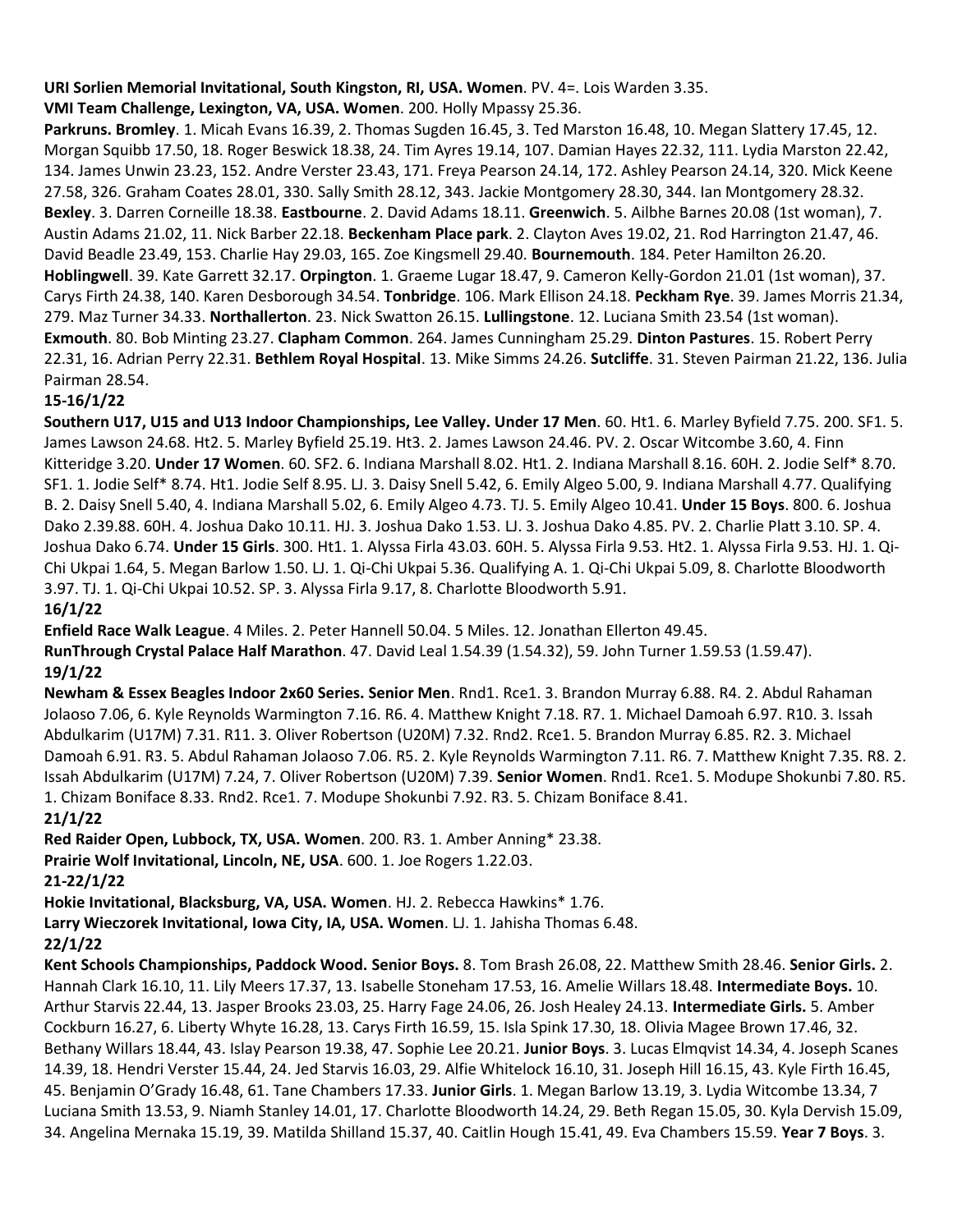James Shaw 10.37. **Year 7 Girls**. 3. Sophie Flemming 10.51, 5. Sophie Tran 11.12, 10. Rowan Pearson 11.32, 16. Mariana Caceres 11.56, 20. Abbie Lee 12.10, 29. Francesca Newman 12.34.

**Boxx United Manchester Indoor Tour, Manchester**. Men. 60. Ht2. 4. Jeriel Quainoo (U20M) 6.87.

**Essex League, Hainault Forest. Men**. 11. Lewis Harknett\* 31.17.

**Mark Colligan Invitational, Lincoln, NE, USA. Men**. 800. R2. 2. Joe Rogers 1.54.84.

**Fastrak Collegiate Challenge, Houston, TX, USA. Men**. 3000. R2. 4. Lewis Mills 8.31.24.

**Brant Tolsma Invitational, Lynchburg, VA, USA. Women**. 400. B. 2. Holly Mpassy 56.26.

**NAIA/JUCO Invitational, Pittsburg, KS, USA. Women**. 60. R6. 6. Elizabeth Ibudunni 7.83. 200. R14. 4. Elizabeth Ibidunni 25.73.

**Vanderbilt Invitational, Nashville, TN, USA. Women**. 400. R2. 1. Maya Bruney 54.28. SP. B. 2. Divine Oladipo 17.20. **Lauren McCluskey Memorial Open, Moscow, ID, USA**. SP. 2. Nana Gyedu 14.05.

**Parkruns. Bromley**. 2. Ted Marston 16.53, 17. Thomas Sugden 19.09, 20. Sophie Kelleher 19.13 (1st woman), 22. Steve Evenden 19.18, 89. Sarah Belaon 22.44, 157. Mike Simms 24.45, 229. David Adams 26.42, 234. Sally Smith 26.48, 244. Graham Coates 27.04, 295. Jackie Montgomery 28.42. Bexley. 2. Darren Corneille 18.58, 15. Steven Pairman 21.30, 70. Chris Pike 25.44, 178. Julia Pairman 30.30. **Endcliffe**. 7. Jake Leng 17.31. **Beckenham Place park**. 5. Clayton Aves 19.01, 9. Paul Sharpe 19.43, 25. Austin Adams 20.42, 26. Hope Stenning 20.43 (1st woman), 31. Tim Ayres 21.01, 32. Richard Byford 21.02, 56. David Beadle 23.13, 115. Nigel Wood 25.43, 189. Zoe Kingsmell 28.55. **Colchester Castle**. 14. Steve Cooper 20.20. **Horsham**. 140. Mick Keene 28.32. **Orpington**. 36. Dave Leal 26.28, 110. Karen Desborough 34.41. **Homewood**. 31. Zoe Wood 25.57. **Tonbridge**. 197. Anne Cilia 27.46. **Peckham Rye**. 71. John Turner 23.59, 252. Maz Turner 32.59. **Dalby Forest**. 66. Nick Swatton 25.38. **Exmouth**. 83. Bob Minting 23.41. **Clapham Common**. 265. James Cunningham 24.59. **Coldham's Common.** 55. Robert Perry 21.39. **Woolacombe Dunes**. 18. Barry Wetherilt 27.37. **Bethlem Royal Hospital**. 13. James Unwin 25.18. **Sutcliffe**. 34. James Morris 21.22.

## **22-23/1/22**

**London Indoor Games, Seniors and Under 20s, Lee Valley. Senior Men**. 60. A. Rnd1. Rce1. 4. Brandon Murray 6.84. R2. 1. Korede Awe\* 6.72. R4. 1. Kieran Daly 6.84, 3. Michael Damoah 6.92. A. Rnd2 Rce1. 5. Korede Awe\* 6.79. R2. DQ. Kieran Daly, DQ. Brandon Murray. R3. 3. Michael Damoah 6.92. B. Rnd1. Rce2. 1. Jak Mensah 7.00. R3. 3. Matthew Knight 7.15, R6. 2. LJ Wright 7.36. Rnd2. Rce2. 2. Jak Mensah 6.96. R3. 5. Matthew Knight 7.18, R7. 1. LJ Wright 7.22. 200. R2. 2. Matthew Knight 22.93. R4. 3. Rhys Francis 23.55. 400. R1. 5. Bailey Stickings 50.36. 800. R2. 1. Samuel Reardon (U20M) 1.52.85. PV. 8. Barnaby Corry (U20M) 4.11. SP. 2. Theo Adesina (U23M) 11.90. **Senior Women**. 60. Rnd1. Rce1. 5. Modupe Shokunbi 7.69. R3. 4. Mallory Cluley 7.93. R9. 3. Helen Godsell (W65) 8.99. Rnd2. Rce2. 2. Modupe Shokunbi 7.72. R3. 6. Mallory Cluley 7.99. R9. 5. Helen Godsell (W65) 9.00. 200. R2. 1. Chanelle Cole (U23W) 26.35. R4. 2. Helen Godsell 30.59. 800. R2. 2. Amarisa Sibley 2.09.58. R4. 4. Kelsi Cornish 2.22.04. R7. 3. Amelia Middleton 2.33.84. 60H. Rnd1. Rce1. 3. Anastasia Davies 8.41, 5. Mallory Cluley 8.58. Rnd2. Rce1. 1. Anastasia Davies 8.41, 4. Mallory Cluley 8.67. R6. 2. Anastasia Davies 8.39, 6. Mallory Cluley 8.70. TJ. Pool B. 2. Karina Harris 11.59. **Under 20 Men**. 60. Rnd1. Rce1. 4. Charles Nortey 6.97. R3. 4. Clayton Jacinto 7.23. Rnd2. Rce1. 4. Charles Nortey 6.94. R4. 3. Clayton Jacinto 7.20. 200. R2. 3. Clayton Jacinto 23.56. 400. R3. 1. Samuel McShane 52.57, 2. Maurizio Corrodus 53.77. 60H. Rnd1. Rce1. 6. Oliver Robertson 8.35. Rnd2. Rce1. 4. Oliver Robertson 8.16. SP. 1. Dillon Claydon 15.59. **Under 20 Women**. Rnd1. Rce1. 4. Tyra Khambai-Annan 7.69. R2. 6. Kaliyah Young 8.16. R3. 3. Emily Kerr 8.10. Rnd2. Rce1. 4. Tyra Khambai-Annan 7.66. R3. 1. Emily Kerr 8.05. 200. R1. 4. Kaliyah Young 26.76. R3. 3. Emily Kerr 27.23.

## **23/1/22**

**BMAF Indoor Pentathlon Championships, Sheffield. M35**. 2. Alex Pope 2213 (60H – 11.76, LJ – 5.18, SP – 11.06, HJ – 1.61, 1000 – 3.31.33). **M50**. 3. Ian Firla 2515 (60H - 12.12, LJ – 4.33, SP – 7.21, HJ – 1.34, 1000 – 3.04.53). **Cardiff Met GP 2 New Year Non Throws Open**. 60. Ht2. 8. James Naylor (U23M) 7.85. 400. R2. 2. James Naylor (U23M)

54.71.

**Pentland Homes Canterbury 10**. 15. Graeme Lugar 58.02 (58.00), 20. David Adams 58.38 (58.34), 21. Martin Richardson 58.52 (58.49), 50. Carole Coulon 63.33 (63.31)(1<sup>st</sup> W45-54)

**28/1/22**

**John Thomas Terrier Invitational, Boston, MA, USA. Women**. PV. B. 9. Lois Warden 3.45.

**Serpentine Last Friday Of The Month 5km**. 89. Adrian Perry 21.48.

**28-29/1/22.**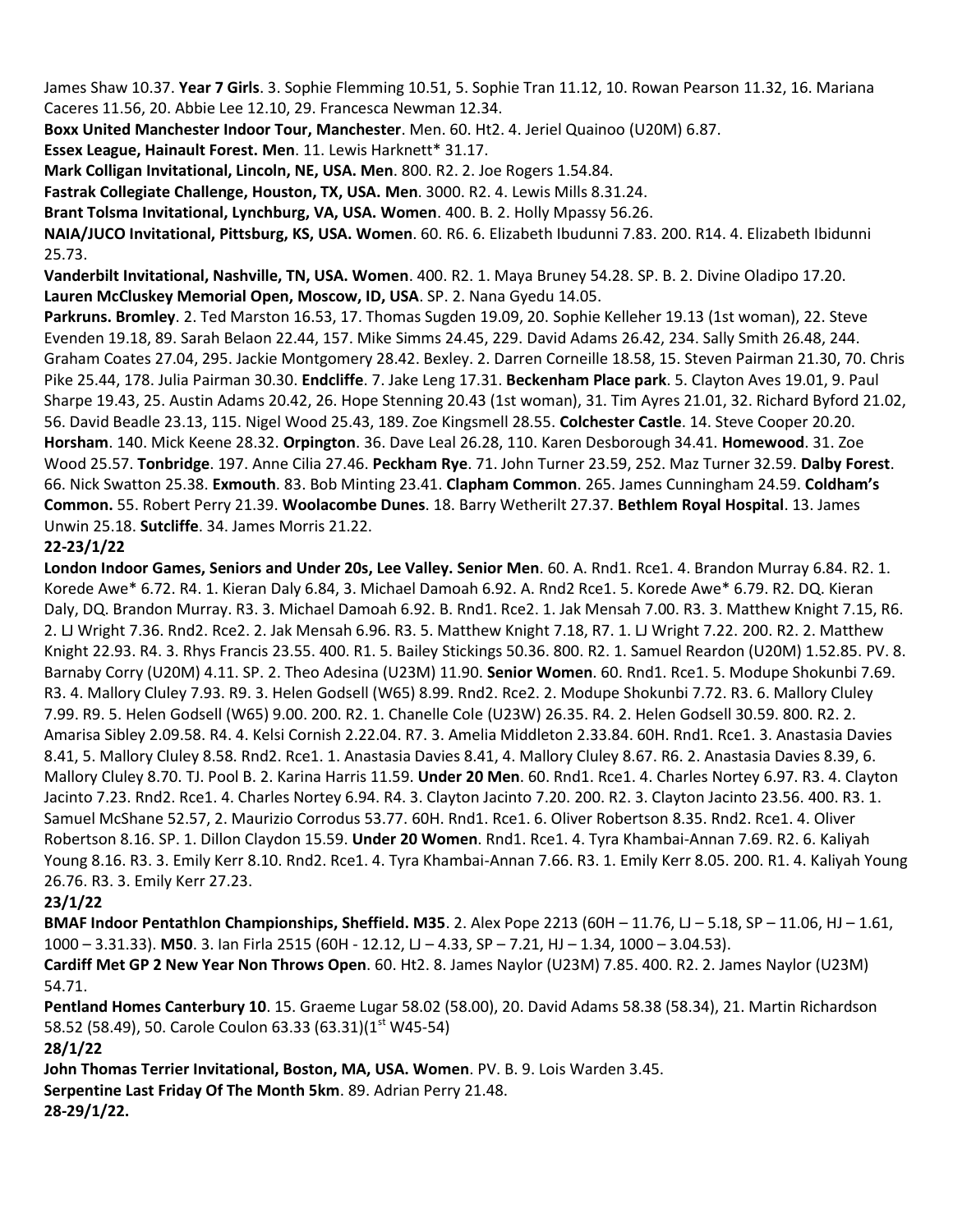**Razorback Invitational, Fayetteville, AR, USA. Women**. 400. R11. 3. Amber Anning\* 52.78. 800. R4. 4. Katy Ann McDonald 2.05.27.

**Houston GS & Super 22 Invitational, Houston, TX, USA. Men**. Mile. R2. 6. Declan Neary\* 4.16.98. 3000. DNF Declan Neary\*. **Women**. Mile R2. 1. Yasmin Austridge 4.55.72, 7. Ava White 5.09.64

**Texas Tech Open & Multis, Lubbock, TX, USA. Men**. 600. R3. 3. Lewis Mills 1.24.84. Mile. R1. 3. Lewis Mills 4.17.04. **Washburn Open, Topeka, KS, USA. Women**. Ht3. 5. Elizabeth Ibidunni 7.84. 200. R13. 3. Elizabeth Ibidunni 25.90. **29/1/22**

**South Of England AA Cross Country Championships, Beckenham Place Park. Senior Men**. 101. Roger Vilardell 54.09, 105. Micah Evans 54.16, 107. Dan Kennedy 54.21, 128. Tom Desborough 55.00, 147. Rob Donohue 55.29, 194. Luca Ercolani 57.09, 198. Graeme Lugar 57.21, 207. David Adams 57.38, 225. Fintan Parkinson 58.27, 296. Darren Corneille 60.33, 319. Greg Firth 61.26, 343. Simon Harris 62.20, 356. Gareth Evans 62.53, 404. Chris Tuck 64.13, 454. Steve Hough 66.10, 466. Paul Sharpe 66.32, 504. Jason Meers 67.39, 595. Richard Byford 72.45. Teams. 14. B&B 782. **Senior Women**. 42. Carole Coulon 32.18, 116. Kelsi Cornish 35.01, 156. Amy Leach 36.39. **Junior Men**. -. **Junior Women**. 10. Morgan Squibb 24.17, 29. Zoe White 26.49. **Under 17 Men**. 60. George Shaw 22.30, 69. Ted Marston 22.47, 71. Thomas Sugden 22.51. **Under 17 Women**. 11. Hannah Clark 18.29, 29. Liberty Whyte 19.40, 35. Cameron Kelly-Gordon 19.57, 38. Carys Firth 20.01, 66. Lily Meers 20.58, 90. Olivia Magee Brown 22.11, 93. Isabella Louth 22.32, 106. Olivia Wauters 23.00, 121. Sophie Lee 25.03. Teams. 3. B&B 113. **Under 15 Boys**. 30. Jasper Brooks 16.32, 77. Harry Fage 17.22, 82. Mark Constable 17.27, 113. Franco Hillier 17.56, 188. Ryan Tran 23.34. Teams. 9. B&B 302. **Under 15 Girls**. 6. Megan Slattery 15.25,7. Megan Barlow 15.26, 24. Lydia Witcombe 15.56, 36. Amber Cockburn 16.11, 88. Isla Spink 17.13, 94. Jessica Kelly 17.23, 123. Emily Deveney 18.05, 130. Kyla Dervish 18.22,139. Matilda Shilland 18.31, 146. Francesca Middleton 18.41, 152, Molly Shaw 18.50, 162. Islay Pearson 19.16, 167. Eliz Saoik 19.24. Teams. 1. B&B 73. **Under 13 Boys**. 2. Lucas Elmqvist 10.36, 7. Joseph Scanes 11.02, 26. Joseph Hill 11.38, 30. James Shaw 11.40. 34. Alfie Whitelock 11.42, 124. Ben O'Grady 12.57, 159. Isaac Evans 14.39. Teams. 1. B&B 65. **Under 13 Girls**. 18. Isabel Pauling 12.18, 55. Niamh Stanley 12.50, 57. Sophie Flemming 12.52, 73. Beth Regan 13.07, 86. Lily Bridgeman 13.23, 99. Charlotte Bloodworth 13.34, 107. Angelina Mernaka 13.38, 109. Rowan Pearson 13.40, 113. Lydia Marston 13.44, 118. Hissa Al Faisal 13.49, 137. Sophie Tran 14.01, 140. Leah Kyriacou 14.01, 159. Caitlin Hough 14.27, 168. Abbie Lee 14.39, 178. Mariana Caceres 14.52, 188. Francesca Newman 15.26, 190. Ariana Jennet-Heard 15.45. Teams. 4. B&B 203.

**Start Fitness Northern Cross Country Championships, Pontefract. Senior Men**. 7. Graham Rush\* 43.02. **Senior Women**. 6. Jennifer Walsh\* 32.18.

**Vault, Manchester. Women**. Pool B. 7. Eleanor Barrett 3.06.

**Colorado Invitational, Boulder, CO, USA. Men**. 800. R2. 1. Joe Rogers 1.53.55.

**Parkruns. Bromley**. 3. Alex Leggatt 17.58, 56. Robert Perry 21.37, 57. Adrian Perry 21.37, 74. Sarah Belaon 22.21, 85. Robert Whyte 22.31, 102. Paul Kerekgyarto 23.19, 206. Ian Montgomery 25.48, 222. Kate Garrett 26.16, 280. Stuart Cullum 27.38, 325. Jackie Montgomery 29.05, 560. Andre Verster 46.11. **Bexley.** 48. Chris Pike 25.15. **Greenwich**. 134. Julia Pairman 29.52. **Beckenham Place park**. 4. Clayton Aves 18.41, 63. David Beadle 24.01, 96. Nigel Wood 25.38, 146. Iain Swatton 27.31, 171. Zoe Kingsmell 28.33. **Norwich**. 266. Graham Coates 28.28. **Worcester**. 11. Chris Tuck 20.48. **South Norwood**. 9. Rod Harrington 21.19. **Hoblingwell**. 5. Austin Adams 21.34. **Dulwich**. 127. James Morris 21.34, 148. Paul Ross-Davies 21.58. **Orpington**. 24. Harry Keene 23.20, 44. Dave Leal 25.40, 88. Mick Keene 29.22, 120. Karen Desborough 34.13. **Homewood**. 16. Zoe Wood 25.43. **Dartford**. 40. John Turner 25.02, 143. Maz Turner 35.21. **Bedgebury Pinetum**. 75. Sally Smith 29.06. **Exmouth.** 82. Bob Minting 24.10. **Sutcliffe**. 88. Barry Wetherilt 25.51. **29-30/1/22**

**Welsh Senior and Under 15 Championships, Cardiff. Senior Women**. HJ. 7. Danielle Hopkins\* 1.62. PV. 2. Sophie Dowson 3.71.

**London Indoor Games, U17, U15 and U13s, Lee Valley**. **Under 17 Men**. 60. R1. R2. 3. Aaron Mensah 7.67. R2. R6. 4. Aaron Mensah 7.69. 400. R1. 6. Marley Byfield 56.43. R2. 4. Christopher Barrett 55.06. R3. 2. Nathan Firla 52.62. 60H. R1. R3. 4. Rayhan Mourtada 8.70. R2. R2. 2. Rayhan Mourtada 8.48. LJ. A. 11. Dylan Carroll 5.60, 19. Nathan Firla 5.18. PV. A. 1. Oscar Witcombe 3.70, 5. Finn Kitteridge 3.15. **Under 17 Women**. 60. R1. R1. 1. Faith Akinbileje 7.55. R4. 3. Nina Whitter 8.10. R6. 1. Zara Okoroafor 8.20. R10. 6. Charlotte Hosp 9.29. R2. R1. 1. Faith Akinbileje 7.51. R3. 2. Nina Whitter 8.04, 3. Zara Okoroafor 8.09. R9. 6. Charlotte Hosp 9.33. 200. R1. 1. Faith Akinbileje 24.65. R2. 2. Nina Whitter 26.59. 300. R1. 4. Tallulah Ndikanwu 44.52. R2. 6. Charlotte Hosp 48.76. HJ. B. 2. Tallulah Ndikanwu 1.42. LJ. A. 5. Emily Algeo 4.77. TJ. A. 2. Emily Algeo 10.35. SP. 10. Tallulah Ndikanwu 9.26. **Under 15 Boys**. 60. Rnd1. Rce1. 6. Makai Sabido Rodney 7.86. Rnd2. Rce2. 4.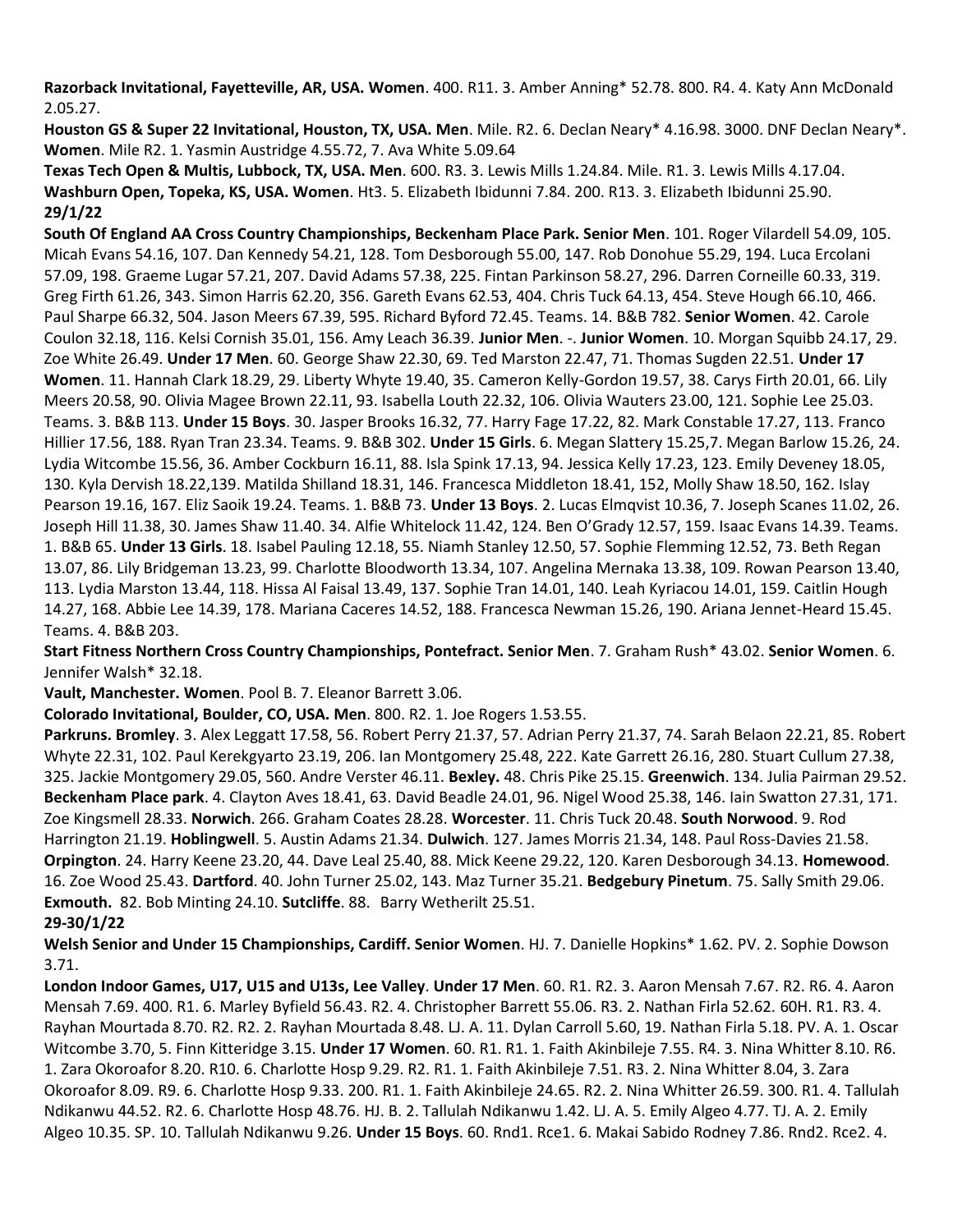Makai Sabido Rodney 7.82. 200. R5. 3. Makai Sabido Rodney 26.75. 300. R1. 2. Ryen Rennie 39.87. 800. R1. 3. Oscar Tostivin 2.24.14, 4. Benjamin O'Grady 2.26.97. R2. 4. Joshua Dako 2.35.78. 60H. R1. 6. Joshua Dako 9.94. HJ. 3. Ryen Rennie 1.56, 5. Joshua Dako 1.50. LJ. A. 5. Joshua Dako 4.95. PV. A. 1. Charlie Platt 3.20. SP. 4. Joshua Dako 6.98. **Under 15 Girls**. 300. R1. 2. Alyssa Firla 43.23. R4. 3. Charlotte Bloodworth 49.58. 800. R1. 1. Megan Barlow 2.18.89. 60H. R1. R2. 2. Alyssa Firla 9.45. R2. R1. 5. Alyssa Firla 9.51. HJ. 1. Qi-Chi Ukpai 1.66, 3. Megan Barlow 1.56. LJ. A. 1. Qi-Chi Ukpai 4.92. B. 10. Charlotte Bloodworth 3.74. **Under 13 Boys**. 60. Rnd1. Rce3. 1. Jamie Ellerton 8.56. Rnd2. Rce1. 7. Jamie Ellerton 8.60. 60H.R1. 1. Jamie Ellerton 10.01. R2. 1. Jamie Ellerton 9.98. **Under 13 Girls**. 60. R1. R3. 6. Maya Al Faisal 9.60. R2. R4. 5. Maya Al Faisal 9.51. 200. R3. 4. Maya Al Faisal 31.88. 800. R1. 3. Kara Bryan 2.37.49. HJ. A. 3. Maya Al Faisal 1.26. LJ. A. 9. Maya Al Faisal 3.60.

#### **100 years ago in January 1922**

The home Mob Match against Ranelagh Harriers is abandoned after Tommy Gale collapses and dies while laying the trail. There is a heavy defeat in the home Mob Match against Orion , who place 12 in the first 16 home. "There was a large gathering for "grub" in the Clubroom and a festive evening ensued… Special thanks are due to our new member J. P Amis, who was at the piano throughout the evening, and whose efficient and cheerful contributions in this respect made everything go with a real swing"

> $£60$ That's the sum, gentlemen, which is immediately required for the Headquarters Fund, which was opened in the January GAZETTE in order to meet the expenses incurred in connection with our new headquarters. Help to make the Club Room, dressing accommodation, etc., as good as they ought to be! The necessity for a tolerably well-furnished and comfortable Club Room at West Wickham, together with various improvements to the present dressing accommodation, will readily commend itself to every cross-country member, and a start has been already made as a result of financial support given by various Club officials. So it is hoped that all active and retired members will quickly follow this lead and communicate with the hon. treasurer in order that their contributions may, at an early date, take the concrete form of more suitable appointments and extra additions to our creature comforts. The Club is really in need of immediate financial assistance, so hurry up, 'Heathens all, please: and while you are about it, don't neglect the "Cazette" Fund! W. R. M.

**75 years ago in 1947**.

Sydney Wooderson finishes in third place at the Kent Cross Country Championships at Aylesford. He is followed home by Gordon Monshall.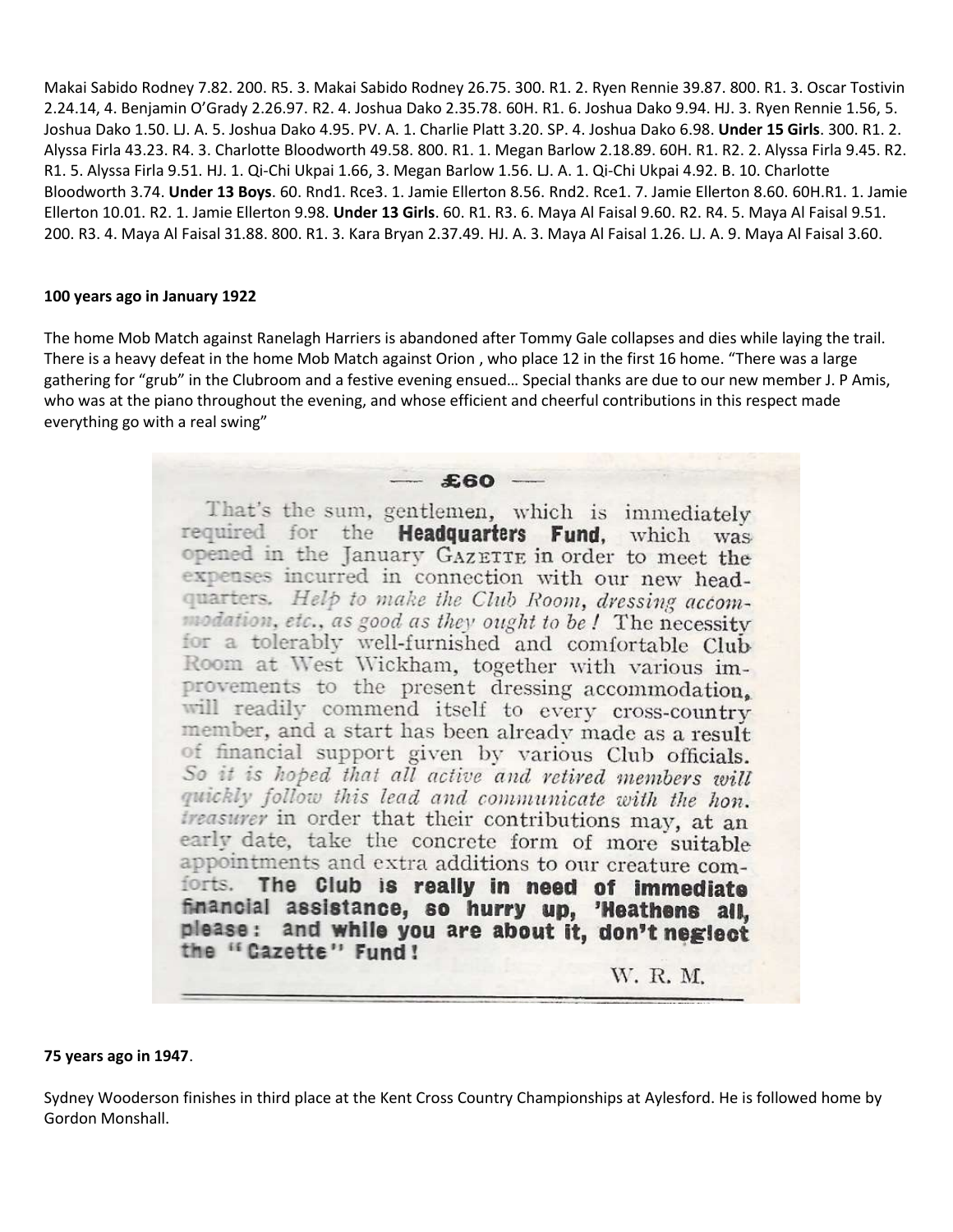## **50 years ago in January 1972**

At Aylesford, Blackheath's senior men are pipped to the Kent Cross Country team title by Cambridge Harriers**.** Ian Wilson is first home in 4<sup>th</sup> place with Peter Horwood 5<sup>th</sup>, Bob Richardson 9<sup>th</sup>, Chris Haines 10<sup>th</sup> and John Baldwin 11<sup>th</sup>. Richard Coles wins the Youths race. This is followed by Punch Bowl Night… "Apart from the absence of the Kent Cross Country trophy…everything else was as per usual; an excellent meal of steak and kidney pie with lashings of vegetables, followed by the equally traditional Stilton, all washed down with admirable quantities of ale and wine. And this was only the prelude to the real business of the evening…"

Despite packing six in the first nine, Blackheath lose the mob match to Ranelagh at Petersham. This is the 51<sup>st</sup> Mob Match between the two clubs. Ranelagh won the first three but then had to wait until 1966 for their next victory. The score so far is Blackheath 45 Ranelagh 6.

Graham Gower wins the 60 metre hurdles at National Indoor Championships at Cosford in a time of 7.9. John Watts is 5<sup>th</sup> in the shot.

It's the Club 10. "This year the trail layers decided to start the race below the field below Wickham Parish Church to ensure a race of the correct distance." Bob Richardson wins in 51.27 with Ian Wilson second in 51.45 and Chris Haines third in 53.21. Richardson is knocked over by a horse soon after Layhams. Horses bolted and Ian Wilson "took temporary refuge in a hedge"

Brian Stone wins the £25 first prize in the 200 Club draw.

#### **25 years ago in January 1997**.

Spencer Newport wins the Senior Mens race at the Southern Cross Country Championships at Parliament Hill and Dave Taylor is third. The team finish in third place as well with Mark Steinle 19<sup>th</sup>, Roy Smith 43<sup>rd</sup>, Mark Watling 106<sup>th</sup> and Pete Barlow  $161^{st}$ .

There is victory for the Under 17 Mens team of David Farnham  $6<sup>th</sup>$ , Dan Ayrton 13<sup>th</sup>, Steve Holmes 15<sup>th</sup> and Michael Skinner  $17<sup>th</sup>$ . Victory too for the Under 15 Boys team of Matt Hill 5<sup>th</sup>, Abdi Madar 13<sup>th</sup>, Daniel Moore 29<sup>th</sup> and Stuart Simmons 58<sup>th</sup>. Spencer Newport is also  $8<sup>th</sup>$  in the Inter Counties Championships at Luton. Abdi Madar is also  $8<sup>th</sup>$  in the Under 15 Boys race. Debbie Marti of Bromley Ladies clears 1.91 to win the high jump at the AAA of England Indoor Championships in Birmingham, and has three good attempts at a British Record of 1.95. Julian Golding finishes third in the 200 metres At the South Of England Indoor Championships at Bedford, Marvin Bramble wins the Senior Men's triple jump title with a leap of 14.25. Emeka Udechuku sets a Championship best of 16.80 in winning the Under 20 Mens shot. Adrian Cluskey wins the Under 17 Mens shot with 15.24.

Blackheath enjoy an emphatic victory in the Mob Match at home to Ranelagh. Mark Steinle is first home with the Club providing seven of the first eight finishers.

In response to a circular, Stephen Partridge has contacted the Club offering the Club a website.

#### **Rankings 2021**

**M35**

5000. 3. Scott Overall 14.21.02 SP. 11. Alex Pope 11.97. DT. 10. Alex Pope 35.86 HT. 8. Alex Pope 39.76

#### **M45.**

100. 16. Matthew Richards 12.31. 400H. 4. Richard Holt 63.77. 2000 s/ch. 2. Alex Gibbins 7.01.5. 3000 s/ch. 2. Alex Gibbins 10.48.17. PV. 4. Roger Platt 2.90